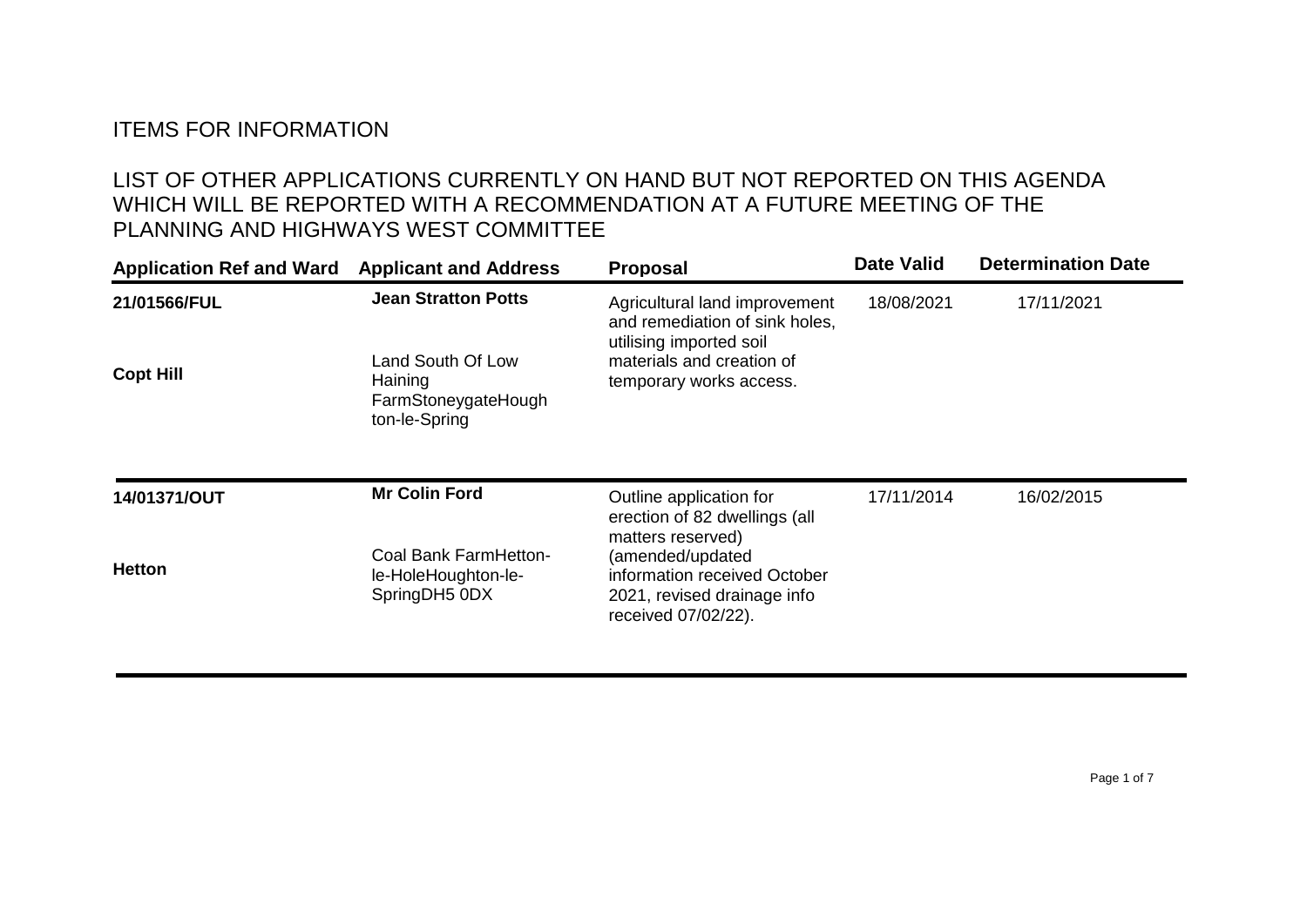| <b>Application Ref and Ward</b> | <b>Applicant and Address</b>                                                                                                        | <b>Proposal</b>                                                                                                                              | <b>Date Valid</b> | <b>Determination Date</b> |
|---------------------------------|-------------------------------------------------------------------------------------------------------------------------------------|----------------------------------------------------------------------------------------------------------------------------------------------|-------------------|---------------------------|
| 20/00134/LP3<br><b>Hetton</b>   | <b>City Development</b><br><b>Evolve Business</b><br>CentreCygnet<br><b>WayRainton Bridge</b><br>SouthHoughton-le-<br>SpringDH4 5QY | Installation of solar panels to<br>roof of existing building, solar<br>carports within carparking<br>area and associated battery<br>storage. | 05/02/2020        | 01/04/2020                |
| 21/00603/FUL                    | <b>Persimmon Homes</b><br>(Durham)                                                                                                  | Construction of 275 dwellings<br>(use class C3).                                                                                             | 22/04/2021        | 12/08/2021                |
| <b>Hetton</b>                   | <b>Land East OfNorth</b><br>RoadHetton-le-<br>HoleHoughton-le-<br>Spring                                                            |                                                                                                                                              |                   |                           |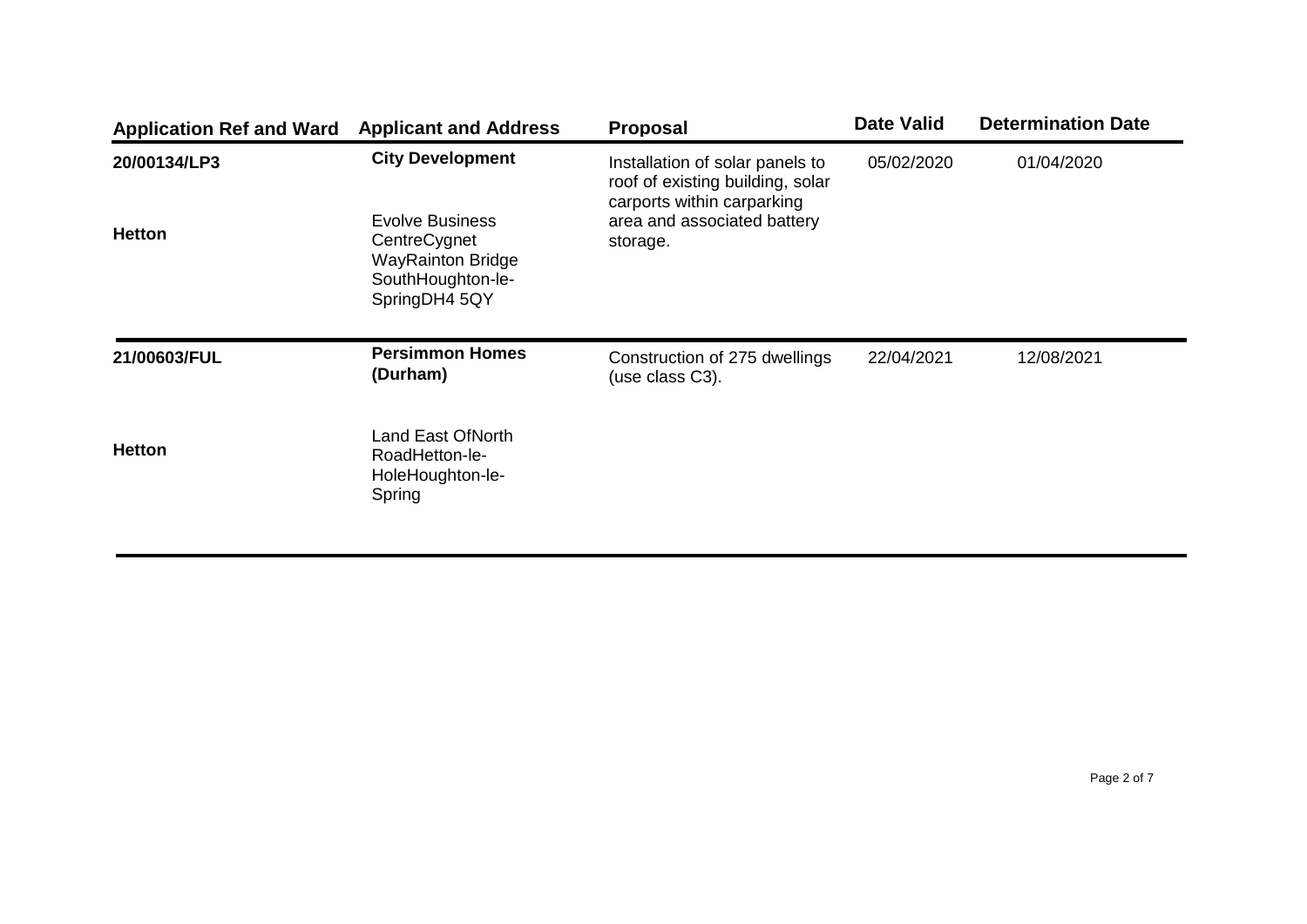| <b>Application Ref and Ward</b> | <b>Applicant and Address</b>                               | <b>Proposal</b>                                                                                                     | <b>Date Valid</b> | <b>Determination Date</b> |
|---------------------------------|------------------------------------------------------------|---------------------------------------------------------------------------------------------------------------------|-------------------|---------------------------|
| 17/00589/FUL<br>Houghton        | <b>Persimmon Homes</b><br>Durham                           | Demolition of existing<br>scrapyard and Cosyfoam<br>industrial unit and erection of<br>252 no residential dwellings | 21/03/2017        | 20/06/2017                |
|                                 | Land AtLambton<br>LaneHoughton-le-<br>Spring               | with associated access,<br>landscaping and infrastructure<br>(AMENDED DESCRIPTION -<br>FEBRUARY 2019).              |                   |                           |
| 17/02445/FUL                    | <b>Persimmon Homes</b><br>Durham                           | Erection of 141no. residential<br>dwellings with associated<br>access, landscaping and<br>infrastructure (Phase 2). | 21/12/2017        | 22/03/2018                |
| <b>Houghton</b>                 | Land North Of Coaley<br>LaneHoughton Le<br>SpringNewbottle | Amended plans submitted<br><b>July 2018.</b>                                                                        |                   |                           |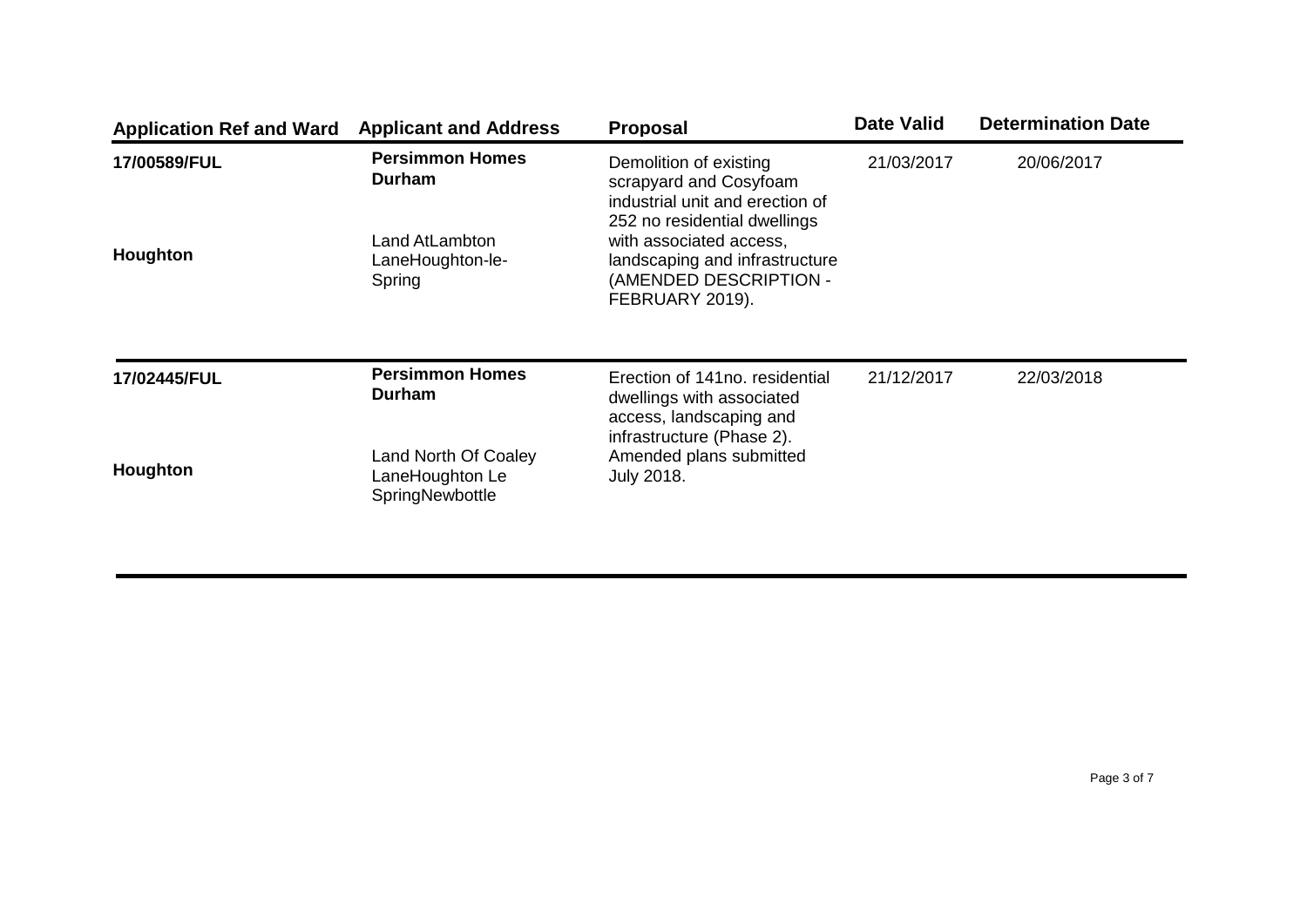| <b>Application Ref and Ward</b> | <b>Applicant and Address</b>                                                                          | <b>Proposal</b>                                                                                   | <b>Date Valid</b> | <b>Determination Date</b> |
|---------------------------------|-------------------------------------------------------------------------------------------------------|---------------------------------------------------------------------------------------------------|-------------------|---------------------------|
| 19/01446/FUL                    | <b>Karbon Homes</b>                                                                                   | Erection of 36 dwellings with<br>associated works, including<br>relocation of a substation        | 24/09/2019        | 24/12/2019                |
| Houghton                        | <b>Land Off Hutton Close</b><br><b>And Ninelands</b><br>Houghton Le Spring                            | (additional information<br>uploaded 07.10.2021).                                                  |                   |                           |
| 19/01743/MAW                    | <b>The Durham Company</b><br>Ltd                                                                      | Part retrospective application<br>for the erection of a picking<br>station for sorting recyclable | 13/12/2019        | 13/03/2020                |
| Houghton                        | The Durham<br>CompanyHawthorn<br>HouseBlackthorn<br>WaySedgeletch<br>Industrial<br>EstateHoughton-le- | materials.                                                                                        |                   |                           |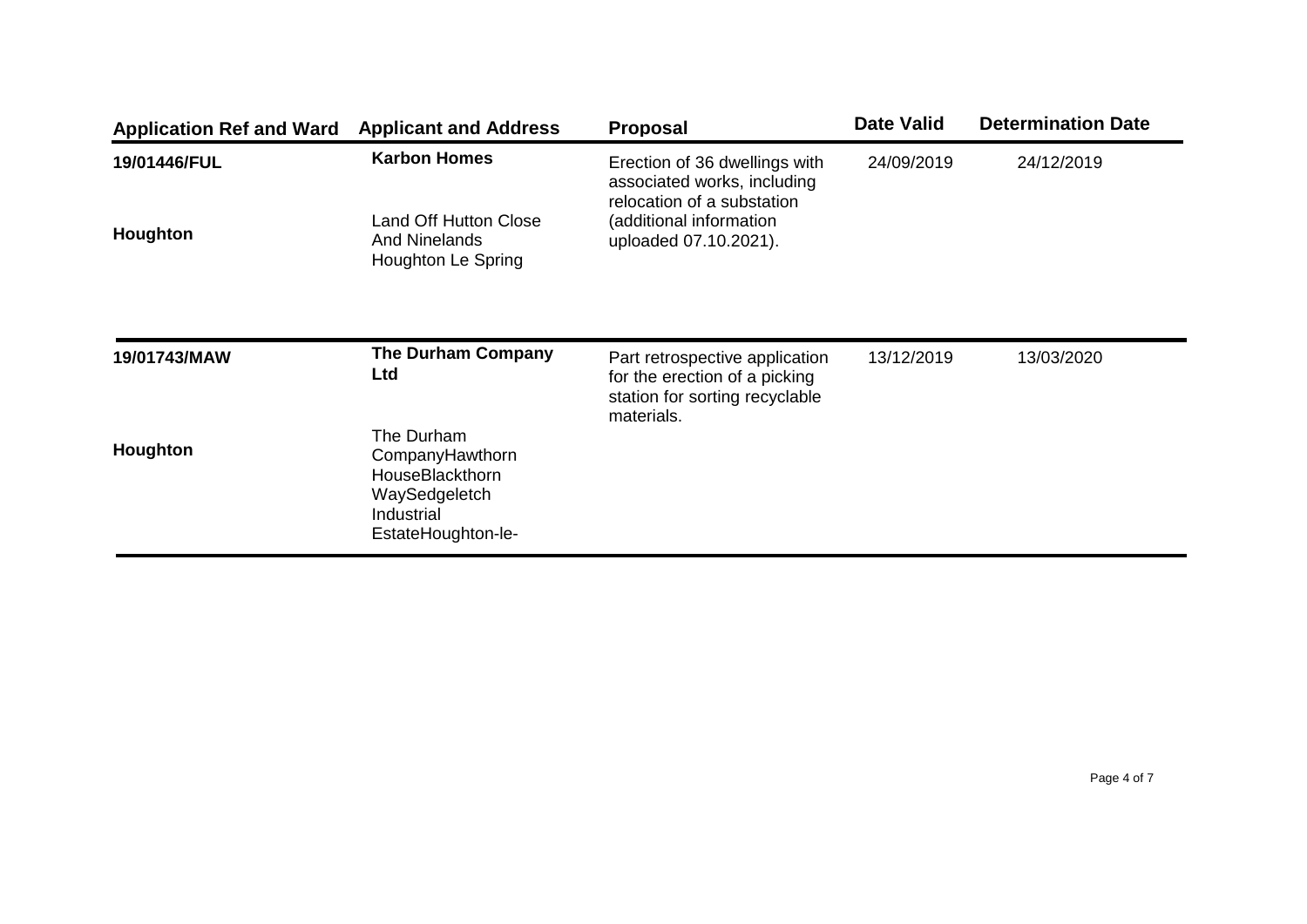| <b>Application Ref and Ward</b> | <b>Applicant and Address</b>                                                             | <b>Proposal</b>                                         | <b>Date Valid</b> | <b>Determination Date</b> |
|---------------------------------|------------------------------------------------------------------------------------------|---------------------------------------------------------|-------------------|---------------------------|
| 21/01409/FUL                    | <b>Russell Foster Tyne</b><br>and Wear Sports<br><b>Foundation</b>                       | Change of use from playing<br>fields to private garden. | 02/08/2021        | 01/11/2021                |
| Houghton                        | The Russell Foster<br><b>Football Centre Staddon</b><br>WayHoughton-Le-<br>SpringDH4 4WL |                                                         |                   |                           |
| 22/00098/LB3                    | <b>Sunderland City</b><br><b>Council</b>                                                 | Inscription of name on War<br>Memorial                  | 19/01/2022        | 16/03/2022                |
| <b>Washington Central</b>       | War MemorialSpout<br>LaneWashington                                                      |                                                         |                   |                           |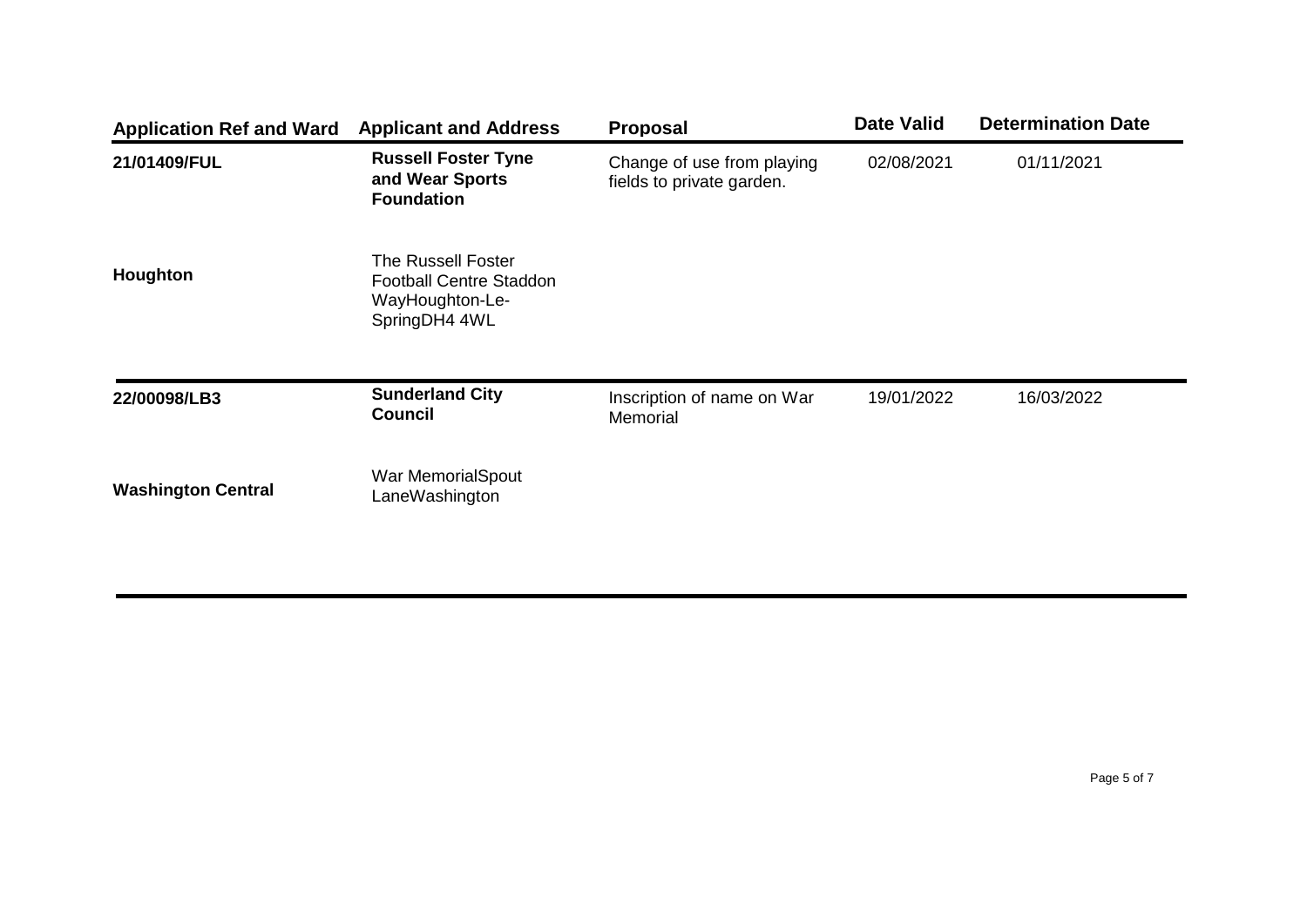| <b>Application Ref and Ward</b> | <b>Applicant and Address</b>                                                                       | <b>Proposal</b>                                                                                                              | <b>Date Valid</b> | <b>Determination Date</b> |
|---------------------------------|----------------------------------------------------------------------------------------------------|------------------------------------------------------------------------------------------------------------------------------|-------------------|---------------------------|
| 21/02737/LP3                    | <b>Sunderland City</b><br><b>Council</b>                                                           | Change of use of existing<br>building to community centre<br>with associated elevational<br>alterations, including           | 24/01/2022        | 21/03/2022                |
| <b>Washington North</b>         | <b>Usworth Park</b><br>PavilionUsworth<br><b>Recreation ParkManor</b><br>RoadConcordWashingt<br>on | replacement roof, gutters and<br>piping, new entrance doors to<br>front, steps/handrail to side,<br>and patio area to front. |                   |                           |
| 22/00204/FUL                    | <b>Standard Life</b><br><b>Investments Property</b><br><b>Holdings Ltd</b>                         | Change of use of building<br>from B2 Industrial to B8<br>distribution, including<br>installation and alteration of           | 07/02/2022        | 09/05/2022                |
| <b>Washington North</b>         | <b>SNOP UK</b><br>LimitedRainhill<br>RoadStephensonWash<br>ingtonNE37 3HP                          | shutters and doors, additional<br>lighting, construction of new<br>yard, parking areas and<br>landscaping.                   |                   |                           |